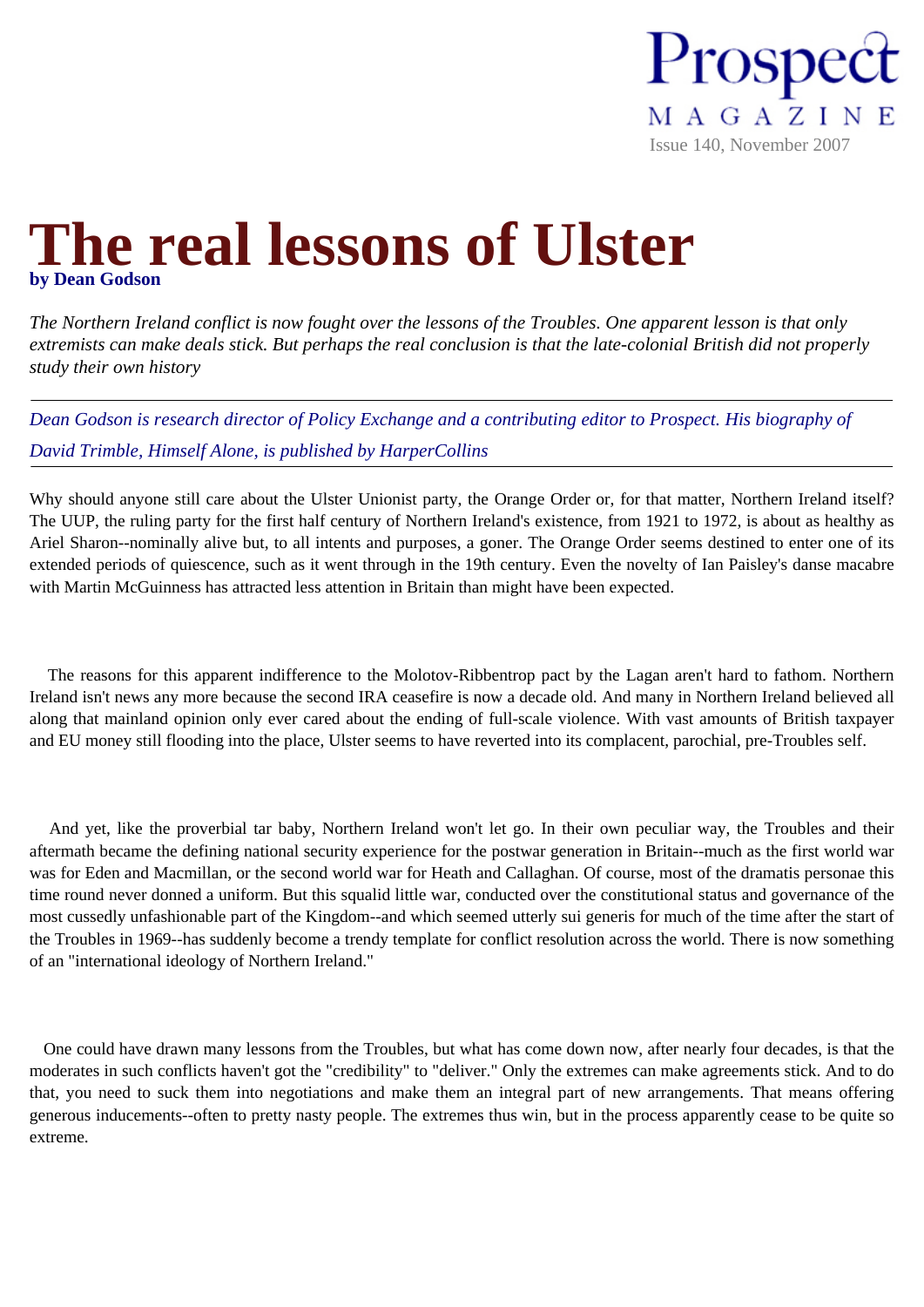Many British politicians are at this game now: Peter Hain, Paul Murphy, Michael Ancram, to name a few, seek to tell the people of benighted trouble spots about the "lessons of Ulster." And then there is the narrative of years of Northern Irish peacemaking which Tony Blair will no doubt bring to the table in his new capacity as a middle east envoy.

 Even General David Petraeus, the American commander in Iraq, told an audience at the Royal United Services Institute in September that his British military counterparts had exerted a big influence on his thinking in how to handle the Sunni tribes in Anbar province. One general, in particular, told Petraeus how he had learned from his time in Northern Ireland that he had to sit "across the table from individuals whose lads had been thumping his men with pipes two years earlier." Yet for all the Americans' alleged shortcomings in counterinsurgency, a senior British military source now acknowledges that they are "streets ahead" of our army in this department. Rather, the British military believe that their real "value-added" is to be found in the para-political realm of negotiating with adversaries.

 Closer to home, the Northern Ireland experience is constantly invoked by "security experts" whenever there is a discussion about new counterterrorism legislation against violent Islamist radicals. For example, the option of internment (imprisonment without charge or trial) is invariably ruled out on the grounds that it was tried in the early 1970s in Northern Ireland and didn't work, alienating the nationalist minority. Patrick Mercer MP, a former lieutenant-colonel of the Sherwood Foresters who served in Northern Ireland, repeated this view in late July 2007 upon the termination of Operation Banner (the army's deployment in support of civil power in the province that began in 1969). In fact, in the right circumstances, internment can work: for example, it was introduced most efficaciously on both sides of the Irish border during the second world war and the IRA campaign of 1956-61.

 I have yet to meet a single politician, mandarin, policeman, soldier or spook who has examined in any depth why internment failed once on the island of Ireland in the 20th century, in 1971, but succeeded there at least three other times--and what the reasons for those differing outcomes might be. It is now taken as axiomatic that it can't be done, and perhaps the conventional wisdom is right, especially in the era of the Human Rights Act. But the issue is surely serious enough to merit deeper investigation--considering that the British state is confronting a new kind of terrorist threat that is far more lethal than anything the Provisionals threw at it over 30 years.

 Kenneth Bloomfield, perhaps the ablest of the local Northern Ireland civil servants during the Troubles, casts valuable light on the internment debate of 1970-71 in his second volume of memoirs A Tragedy of Errors: The Government and Misgovernment of Northern Ireland (Liverpool University Press). First, he reminds us of the context of internment: had it not been introduced in the face of the Provisionals' burgeoning campaign, there would have been an explosion of retaliatory loyalist violence. He also notes that when such action was being contemplated, the Heath government failed to ask the proper questions of the old unionist-dominated Northern Ireland government. What efforts were being made to secure the co-operation of the republic? What was being done to ensure that the measure was directed against terrorists on both sides, so that it was at least seen to be equitable? And what was the quality of their intelligence?

The issue of intelligence is of particular significance. The work of the historian Henry Patterson has shown that the Royal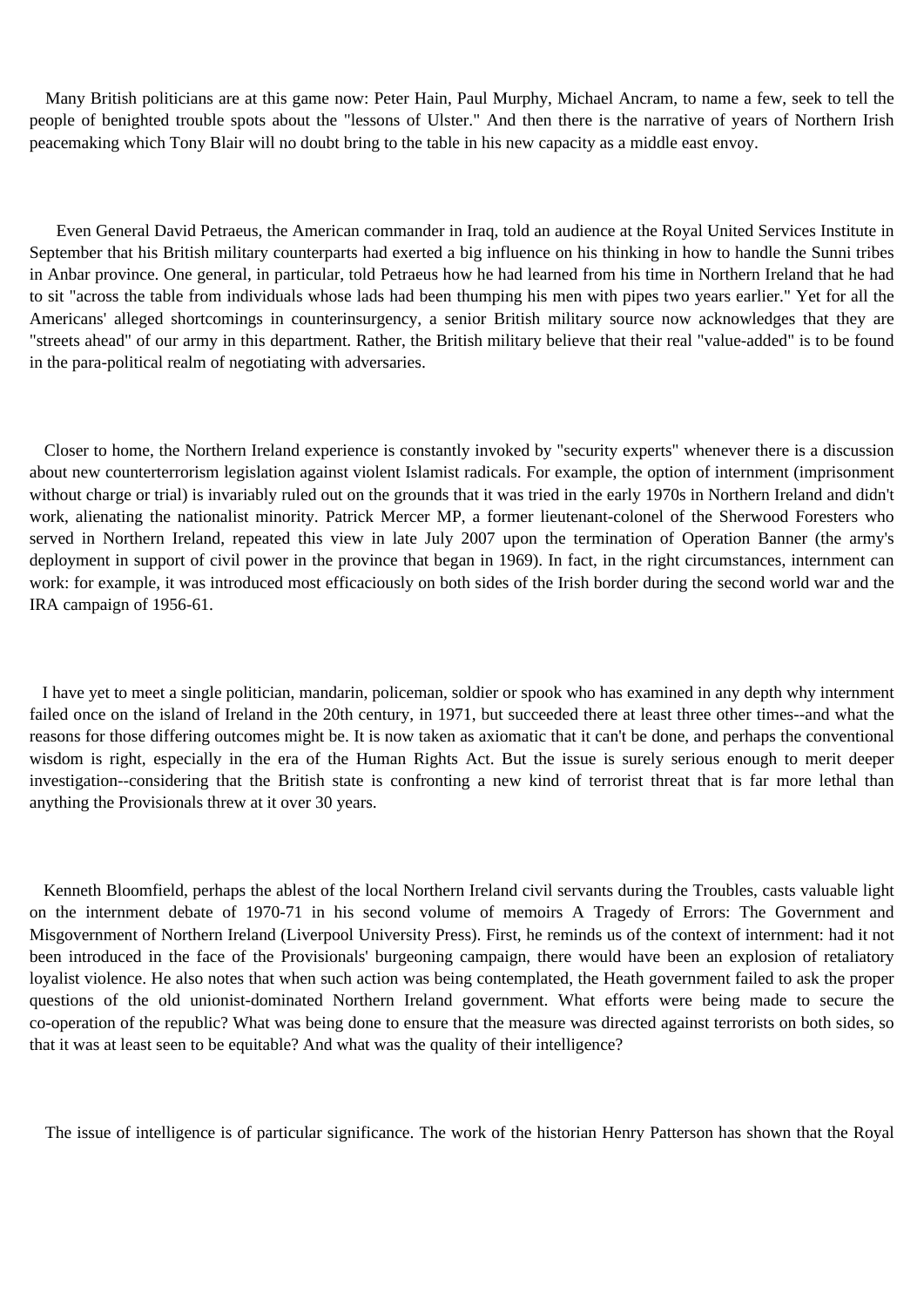Ulster Constabulary special branch of the mid-1960s was very acute in its assessment of the stirrings of a revived republicanism in Belfast at the time of the 50th anniversary of the 1916 Easter uprising. Likewise, Paul Bew, historical adviser to the Bloody Sunday tribunal, has noted that the records show that the RUC divisional commander in Londonderry correctly anticipated what might happen on that day if troops were deployed. How can the RUC have got it so right in respect of those events, but not internment? Or did they get it that wrong? Did the sceptical but rather slicker army bureaucrats subsequently manage to pass the bulk of the blame for that failure on to the dour provincials of the RUC and the Stormont government of the time? And did this then became part of the convenient folklore of the British state?

\*\*\*

 British officialdom certainly has its own primitive folk memories--every bit as much as the Shankill and the Falls. The army's recent official history, Operation Banner: Analysis of Military Operations in Northern Ireland, makes a large number of sweeping political and historical assertions. These folk memories seem to have been moulded by, among other things, misperceptions of Britain's historical guilt in the affairs of Ireland, before and after partition. The fashionable writings of the 1970s by authors such as Robert Kee and Michael Farrell played a key part in this. Even when they were superseded by the more substantial works of historians such as RF Foster, JJ Lee, David Fitzpatrick, Paul Bew and Henry Patterson, the simplistic narratives about "bad Brits" retained their hold.

 Indeed, in my experience, one of the most fascinating qualities of the British mandarinate is the banality of its historical and intellectual analysis--combined with a superlative practical tradecraft. Such skills were honed for particular purposes during multiple late imperial retreats. The present marquess of Salisbury--who served on the cabinet's Northern Ireland committee under John Major--describes this mindset as "the ruthless use of residual power to relinquish that very power altogether."

 In a sense, therefore, the Pat Finucane Centre (founded in memory of the murdered republican solicitor), is right to criticise the army's history of Operation Banner as signifying an imperialist mentality. The British did behave like colonialists--but, critically, like late colonialists rather than high imperialists. They superimposed on Northern Ireland a model of self-extrication that was appropriate for colonies, where the white settlers amounted to no more than 10 per cent of the population: the army would hold the ring till the politicians cobbled together something that would enable impoverished postwar Britain to pull out in a dignified fashion. All the movement was always in one direction, towards a diminution of a British role. Whether this model was appropriate for a part of Britain where around 70 per cent of the population was pro-British (at least at the start of the Troubles, when pro-union Catholics are included) is open to question.

 Few of these British panjandrums had much affection for the Provisionals as people, and certainly none of them had any liking for republican violence. But most subscribed fairly uncritically to the notion of "50 years of unionist misrule" from 1921-72. In their eyes--as revealed by the unclassified sections of Operation Banner--"bigotry" was deemed largely to have been a Protestant phenomenon; and the desire to remain part of Britain, shared by many Catholics, Alliance party members and power-sharing unionists such as Brian Faulkner and David Trimble, is portrayed as evidence of unyielding rigidity (even though it was specifically upheld in the Good Friday agreement). These officials, whether in or out of uniform, adhered to this analysis even after they came to the conclusion at some point in the mid-1970s that withdrawal was not an option--if only because the Irish Republic could not absorb the place.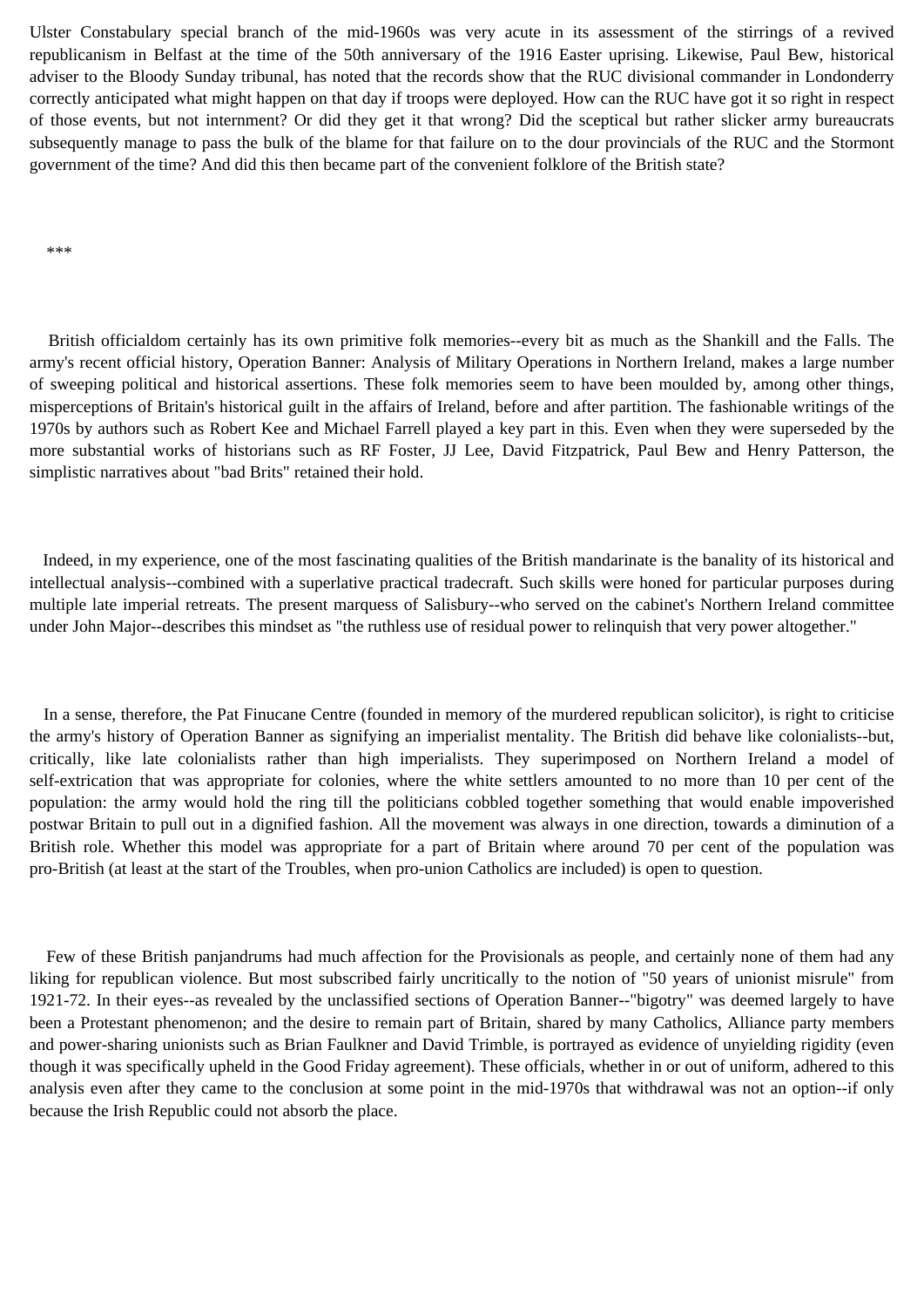Yet even now, the army history crudely reiterates old nationalist-friendly narratives about institutionalised discrimination and deprivation--in which Catholics are invariably sole victims. For example, it states--quite inaccurately--of the post-partition era up to 1969 that "all important posts were held by Protestants," blithely unaware that the first lord chief justice, the permanent secretary at the crucial ministry of education and many senior RUC officers from 1921-72 were Catholics (including Chief Superintendent Frank Lagan, who warned what might happen on Bloody Sunday). The account of Catholic poverty in Londonderry, describing the Creggan as a Victorian slum, is rubbish: it was a new large housing estate built by the unionist government. Likewise the Rossville Flats, whence petrol bombs rained down on the RUC, were new builds. Such developments are quite rightly abhorred now, but they were monstrosities perpetrated against the entire working classes of these islands, and not merely against the Northern nationalist portion of the proletariat.

 Operation Banner portrays deprivation in Belfast and Londonderry as appalling, but without any sense of context: again, it was also appalling in many mainland towns and cities, and rows of Victorian housing were to be found in deprived Protestant areas too. As for the Dickensian description of children aged five being forced to get out of bed at 2am to roam the streets in order make way for siblings who otherwise wouldn't get a night's sleep--well, I have never seen that even in Sinn Fein accounts of unionist misrule. One would never guess from all this that every citizen of Northern Ireland benefited from 1945 on from the British welfare state--a parity for which unionist governments fought very hard (and the effects of which were often uncongenial to the Loyal Orders). As the late Monsignor Denis Faul, long-time principal of St Patrick's Academy in Dungannon, Co Tyrone, would often observe, there should be a statue of RA Butler erected in every Catholic area. Why? For piloting the 1944 Education Act, which secured Ulster's excellent Catholic grammar schools and thus emancipated far more people than Adams and McGuinness ever did.

 Most oddly, the army study asserts that "except for a few relatively isolated exceptions the [IRA] ceasefire has held." In fact, the IRA broke their 1994 ceasefire in 1996 with the South Quay bomb at Canary Wharf, murdering two newsagents, injuring 100 and blowing scores of local employees like myself out of their seats. The IRA ceasefire had to be restored the next year, and at a rather high political price. Many years hence, the state papers may well reveal that this price included intimations from the newly elected Labour government that republicans would be granted the Bloody Sunday inquiry, which has upset so many in the army.

 I am not militarily literate, so I cannot make any assessment of tactical lessons about rural patrolling, urban observation posts or the role of naval and air support in the Troubles as described in Operation Banner. But the study does confirm that the historical understanding upon which the army based its analysis of the Troubles was seriously flawed. The army, like so many "Brits," succumbed to the charms of what the historian Liam Kennedy mockingly called the MOPE--"most oppressed people ever." Indeed, JJ Lee--scarcely a revisionist historian--once came across a glorious quote from an editorial in the Irish Press, the semi-official Dublin government newspaper, in 1943: "There is no kind of oppression visited on any minority in Europe which the six county nationalists have not also endured." Yet on any global scale, the Stormont regime bore no resemblance to French Algeria, the American deep south, apartheid South Africa, let alone Nazism (Bernard Levin actually made this last comparison). The genius of northern nationalists after 1969 was to sell the story that something terrible was going on in Ulster--which was causing huge collateral damage to the reputation of right-thinking Englishmen. Many British soldiers and officials believed that the Prods, at some level, had it coming to them--and this conditioned their response to republican violence.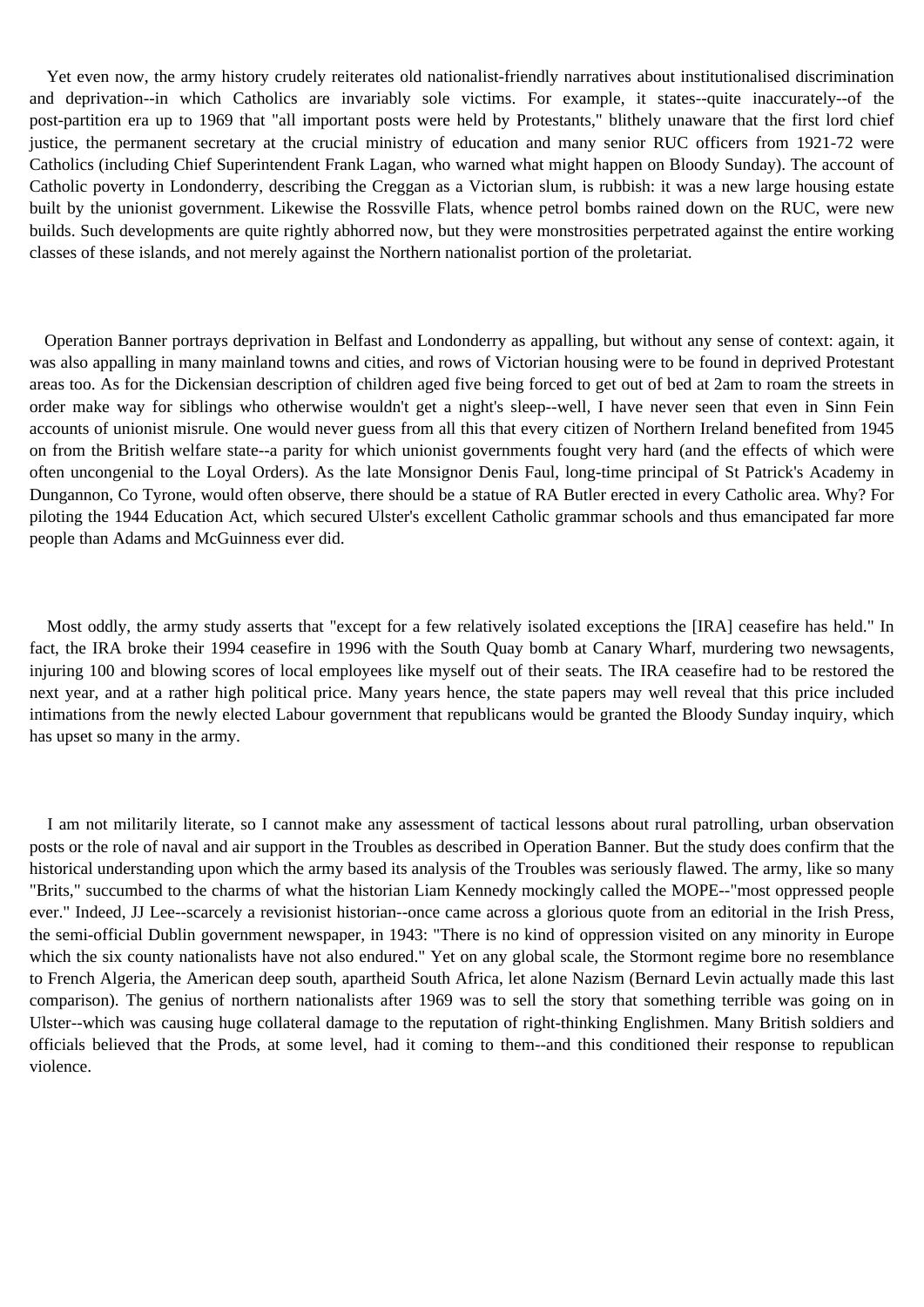Two outstanding new books--The Orange Order: a Contemporary Northern Irish History by Canadian academic Eric Kaufmann (Oxford University Press), and Unionism and Orangeism in Northern Ireland Since 1945: The Decline of the Loyal Family, co-written by Kaufmann and Henry Patterson (Manchester University Press)--provide a corrective to all of this. These books do not tell the story of liberal unionists or fashionable power-sharers such as Faulkner, Trimble or (briefly) William Craig. Rather, they tell of conservative, often small town or rural worthies, with granite-like countenances, rejoicing in Scots-Irish names like Sam Campbell, Samuel Colhoun and Joseph Cunningham, marching stiffly with tightly rolled-up umbrellas in ancient parades that mainlanders could scarcely fathom. But they were also staunch opponents of Paisley's brand of religion and politics, denying his fringe sect, the Free Presbyterians, the right to become chaplains in the Orange Order--even at the height of the violence. Despite the murder of 500 Orangemen, these unfashionable but respectable provincials laboured mightily to prevent their brethren joining the loyalist terrorists and instead to sign up to the security forces. They gave short shrift to potential leaders who did call for insurrection, such as Ernie Baird.

 In Unionism and Orangeism in Northern Ireland since 1945, Patterson and Kaufmann, relying upon the minutes of grand lodges and county grand lodges, brilliantly convey the atmosphere of hot, heavy, musty Orange halls. They certainly do not make light of the prejudices, fears and provincial mean-spiritedness of pre-Troubles loyalism: the often irrational terror of "Taigs" taking good jobs while Protestant Ulstermen were supposedly away at war; the allegedly pro-Catholic bias of the unionist-created Housing Trust in allocating council homes; or the fear that Protestants in rural areas might sell to the highest bidder (often a Catholic) and thus alter the demography and character of a locality forever. But the authors place these prejudices in proportion. Indeed, one of the most fascinating sections concerns the difficulties which Captain Henderson, the proprietor of the News Letter (the main pro-unionist morning paper in Belfast), had with his Orange brethren for attending the funeral of his Catholic commanding officer from the war. The order was rightly condemned for this, but the broader question is rarely asked: how many Dixiecrats were led into battle by American blacks? How many members of the Broederbond served under black officers?

 There is another reason why the old Stormont wasn't like the old Pretoria. No matter how prejudiced it may have been, the old unionist establishment was obliged to maintain a relationship with the British state--if only to keep the subsidies flowing. The story of the old Stormont is of the UUP leadership's attempt to steer a course between the populist pressures from the grassroots and the insistence of the Whitehall-oriented Northern Ireland civil service (NICS) that mainland money meant mainland standards. These unimaginative provincials came to depend heavily on men like Ken Bloomfield in the NICS and were lost without them when Edward Heath prorogued Stormont in 1972. Although they had a sense of the damage that Paisley's surges of holy writ were inflicting upon the image of unionism as a whole, they still had little idea of how to promote their cause when left to their own devices. Indeed, as Paul Bew has observed, even when unionist politicians had a story to tell, they failed to do so. Contrast, he says, the respective images among right-thinking opinion on the mainland of Gerry Adams and long-time UUP leader James Molyneaux. One is often lauded as a hard man who saw the light; the other is dismissed as a reactionary provincial. Yet Adams's father, who was interned in the second world war, was part of a republican movement that rooted for a German victory--and his son has never repudiated any part of that record. Molyneaux, the unimaginative, sash-wearing NCO, did his patriotic duty in the struggle against Nazism, even helping to liberate Bergen-Belsen. Imagine what would have been said had the roles been reversed.

 Kaufmann and Patterson record one gloriously emblematic moment at a UUP executive meeting in 1980, when the brilliant Edgar Graham--later murdered at the age of 29 by the Provisionals--inquired of his elders why unionist MPs were not making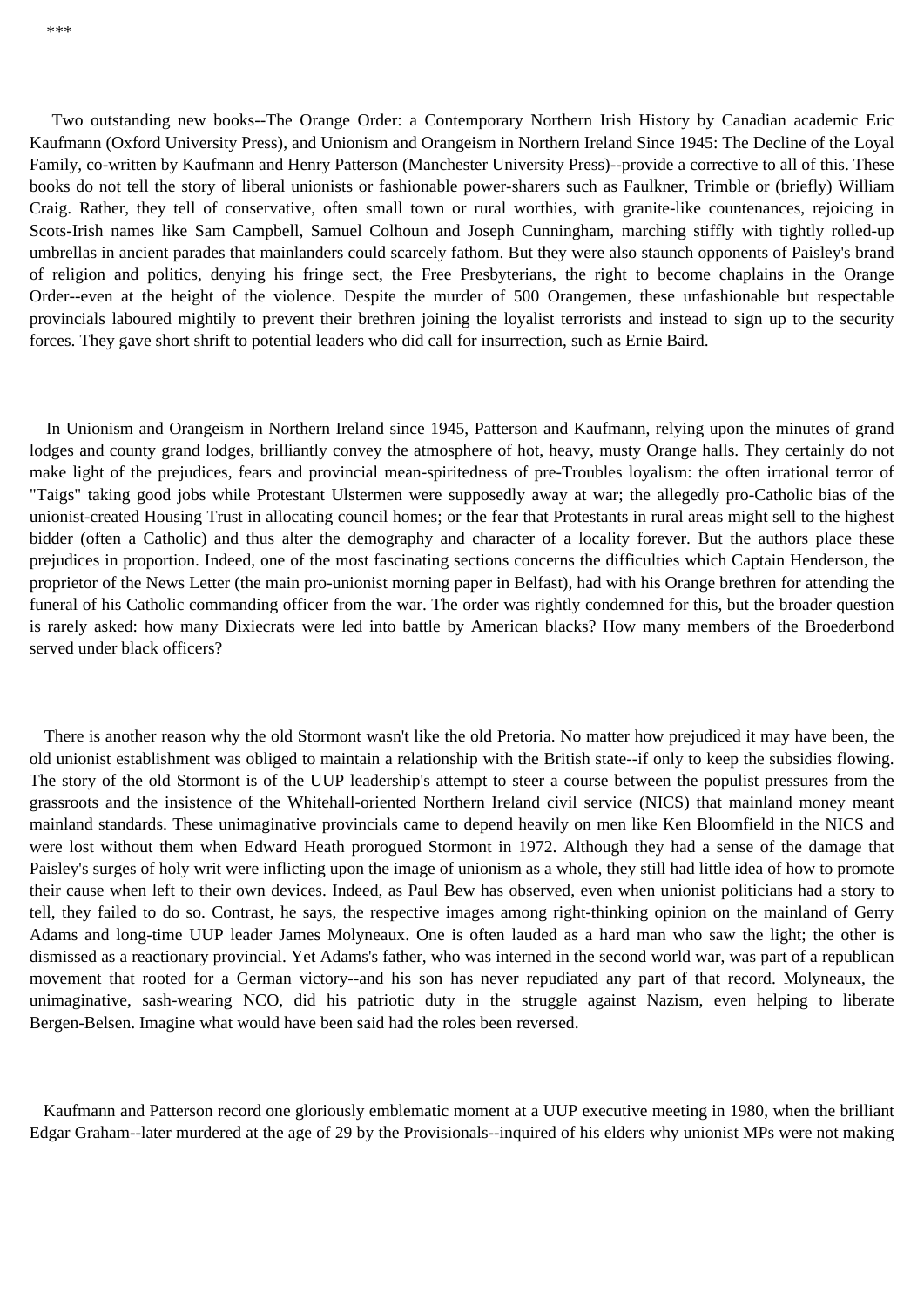more statements to the media. Molyneaux was dismissive: "Most important news re Northern Ireland broke after party headquarters closed for the day," noted the minutes. "The media was only interested in sensationalist news." What a weirdly inadequate bunch Ulster's unionists were, and are. But that does not necessarily put them in the wrong.

\*\*\*

We return to the opening question: why care about any of this now? Because he who controls the past sets the terms of trade for the next round of the contest. The republican movement is, among other things, now arguing for the legitimacy of its use of violence during the Troubles. Republicans have a wonderful, if selective, long-term memory; the modern Brits don't even have one for the short term. And in Ireland, that can have profoundly practical implications. One example from the mid-1990s is enough to make the point. After the first IRA ceasefire of 1994, the republican leadership complained bitterly that they had been gulled into calling a cessation of hostilities by the Brits, who then proceeded to "inject preconditions" into the process, namely decommissioning of weapons prior to entry into all-party talks. Nationalist Ireland, along with the Clinton administration and much of the media, believed the republican narrative. The Major government failed to make its own case; indeed, until Paul Bew dug up the relevant quotes, the Northern Ireland office (NIO) seemed to have forgotten that Adams had been complaining for months before the 1994 ceasefire that the British had been demanding that very act of decommissioning! Nonetheless, the republican leaders still called the ceasefire and then succeeded in persuading national and international opinion that their bold risk for peace had been undermined by perfidious Albion. This explains why nationalist Ireland did not place Adams beyond the pale when the Provisionals broke their ceasefire in February 1996.

 The British failure to contest the historical record had made the republican return to violence a relatively cost-free venture. Similarly, when the Irish famine started being taught as an act of genocide--on a par with the Holocaust--in New York state schools in the 1990s, I asked one senior NIO official what the British government was going to do about this. After all, if even only one in a thousand young Irish-Americans come to believe this nonsense, they could constitute a dangerous cadre of "radicalised" youths--who might well give powerful support to dissident republicanism in the years to come. The mandarin told me that rebutting such narratives was no business of the modern British state.

 So how will the British state do this time around--against Islamist narratives of victimhood and western perfidy? The importance which Gordon Brown seems to attach to cultural and ideological conflict in defence of the democratic way of life--after the fashion of the cold war--suggests that the new government has a better sense of what is required than the military and civilian mandarins did in Northern Ireland. For during the Troubles, the British state envisaged itself merely as a neutral facilitator of the democratic will. In the eyes of the state, the IRA's crime was not its desire to seek the dismemberment of that polity. Rather, its crime was to seek to do that by violent methods. And to stop the IRA employing those nasty means, the state was prepared, in the end, to pay a rather high price. The IRA did not drive the British out--neither in the sense of defeating the army militarily, nor kicking out the British population. But it did succeed in altering utterly the terms on which the place was governed.

 Tony Blair and others have noted that we could negotiate with the IRA because it had concrete political objectives; no such negotiation is possible with al Qaeda and its dreams of a caliphate. But what if the bin Ladens and the Zawahiris are shunted aside by younger "pragmatists," much as Ivor Bell et al were purged by Gerry Adams in the 1980s? What if home-grown jihadis downgraded their aspirations for their co-religionists here--to something closer to the segmental autonomy "achieved"